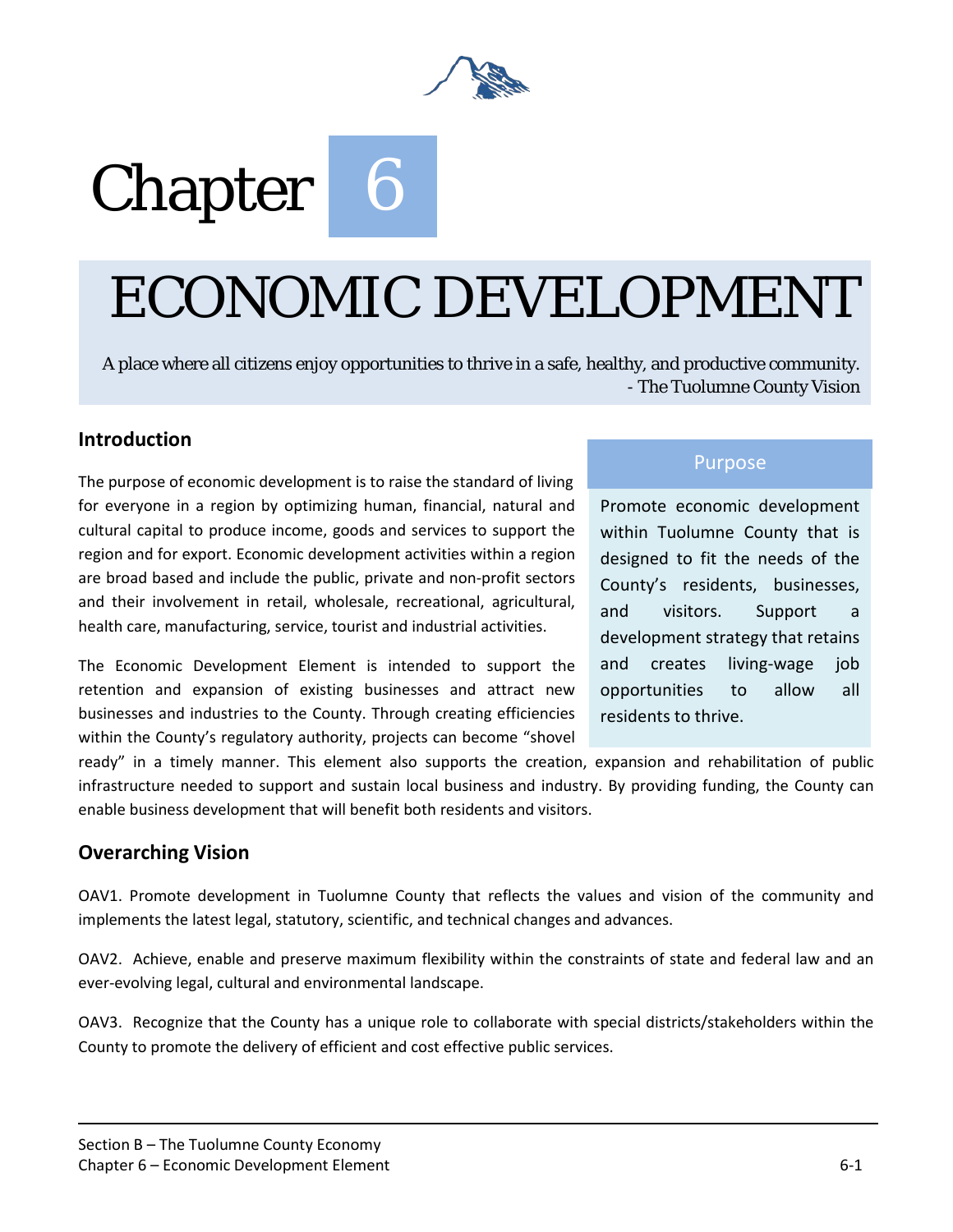

# **GOAL 6A:**

**Develop and maintain a favorable environment for conducting business in the County by providing a consistent, efficient and positive regulatory climate.**

## POLICIES & IMPLEMENTATION PROGRAMS

**Policy 6.A.1:** Provide a stable and sound blueprint for investment and business decisions by providing consistency in developmental requirements.

## **Implementation Programs**

**6.A.a** – Maintain simple forms, instructions, and handouts related to land development, both in print and digital formats.

**6.A.b** - Utilize technology to disseminate development information and to improve the processing of development applications.

**6.A.c** - Maintain standards that are required for each generalized type of development to provide greater certainty to applicants of the regulations and conditions that can be anticipated for the respective types of development projects.

**Policy 6.A.2:** Project a pro-business image through a pro-active planning and regulatory policy framework.

## **Implementation Programs**

**6.A.d** - Review and amend, where appropriate, County codes and regulations to address provisions that have the potential to deter the retention or expansion of local businesses or the attraction of new businesses.

**6.A.e** - In cooperation with the business and economic development organizations in the County, develop a proactive effort to identify policies, regulations, fees and other issues related to the County's programs for the issuance of various permits, licenses and other land use entitlements that are problematic or represent obstacles to businesses and develop solutions, such as adjusting, replacing, or eliminating the regulations to be more amenable to the economic development interests of the County.

**6.A.f** - Support or initiate appropriate political efforts which will promote local economic development or business activities, especially those which pay family wage salaries.

**6.A.g** - Review and evaluate on a periodic basis, any County fees related to land development projects for comparability with similar fees in neighboring jurisdictions. Balance fee adjustments between keeping development fees favorable to economic development and maintaining services to review and process applications in a timely manner.

Policy 6.A.3: Strive to make the development process more user-friendly, efficient and effective by streamlining the processing of business related entitlements.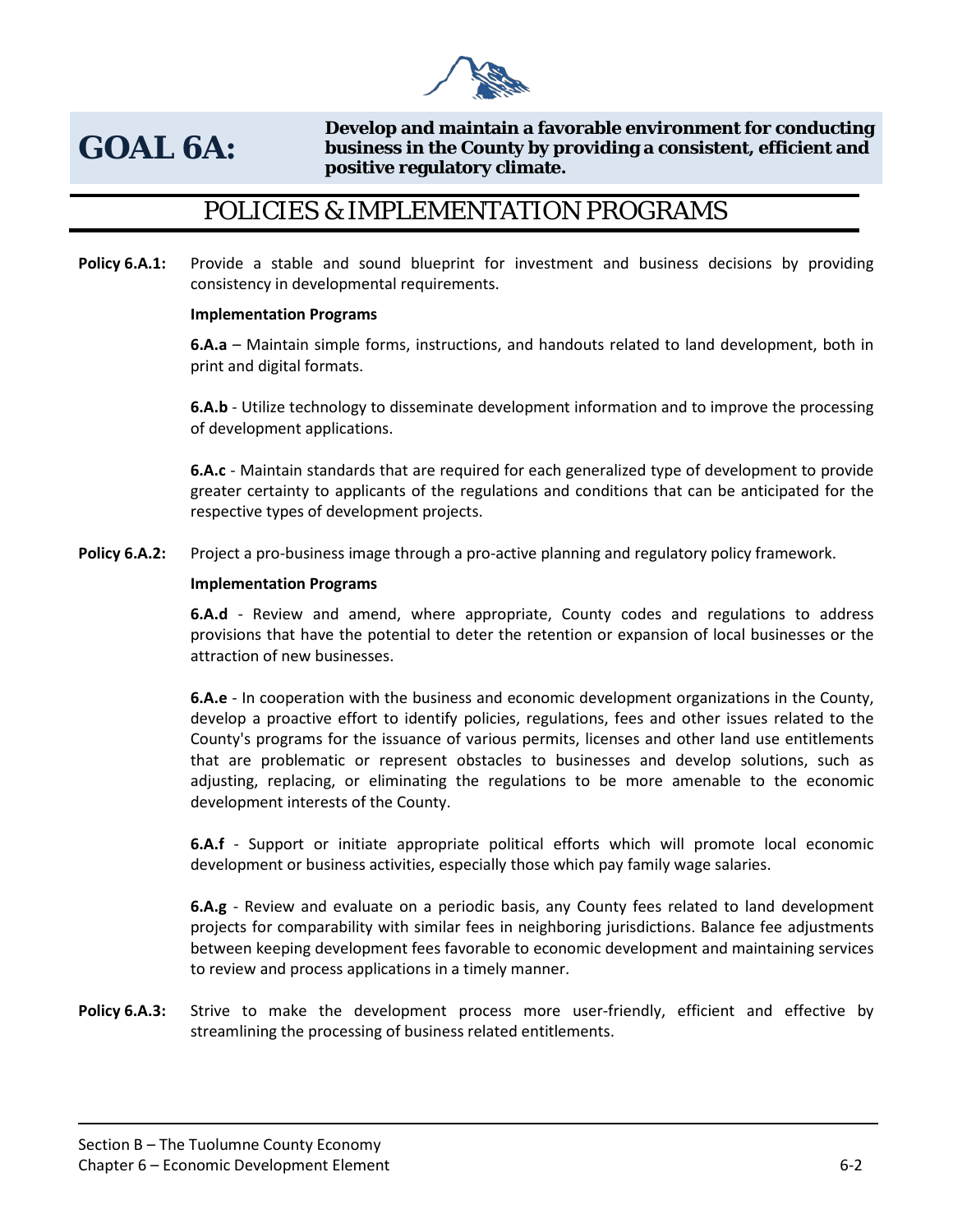

## **Implementation Programs**

**6.A.h** - Assist businesses by streamlining application and permit review processes by identifying a single point of contact for each development project and continuing to coordinate improvements in the efficiency of the respective development divisions. Establish a priority for responses by staff to requests for data and assistance pertaining to land development projects that entail the creation of new jobs.

**6.A.i** - Continue to prioritize land development applications for the expansion of existing or construction of new facilities for commercial, industrial or recreational enterprises, particularly within identified communities.

**6.A.j** - Reduce processing times for project review within County departments by cross-training and integrating staff from different departments to encourage a broad understanding of the various application review processes. Review staffing levels to determine if adding staff will reduce delays in permit processing.

**6.A.k** - Conduct customer service surveys, on a periodic basis, for all development divisions, including follow-up questionnaires for specific development entitlements, to gauge customer satisfaction and implement changes to improve permit processing in response to customer comments.

**6.A.l** - Expand the County's automated computer tracking system, which is used by all development divisions, to enable applicants to access information regarding project status online and to improve the efficiency of the respective divisions through automation.

**6.A.m** - Encourage the development of new businesses that will provide employment and diversify the local economy by maintaining a database of available sites, fast track permit processing and pre-zoning suitable sites for commercial development.

**Policy 6.A.4:** Focus the permit process on regulatory intent while recognizing that an effective customer service program seeks solutions that are within the law and public interest.

#### **Implementation Program**

**6.A.n** - Provide training in customer service and communication skills to all County staff.

Policy 6.A.5: Maintain an ongoing relationship with business, industry, tourism, agriculture, recreation, cultural, and historic preservation groups, such as the Tuolumne County Chamber of Commerce, Yosemite Chamber of Commerce, Tuolumne County Farm Bureau, Tuolumne County Visitor's Bureau, Tuolumne County Association of Realtors, Tuolumne County Building Industry Association, Central Sierra Arts Council, Tuolumne Band of Me-Wuk Indians, and Chicken Ranch Band of Me-Wuk Indians, to assist the County in its efforts to develop and maintain a favorable environment in which to conduct business.

## **Implementation Programs**

**6.A.o** - Provide education to County staff, commissions, elected officials and the public regarding economic development.

**6.A.p** - Promote an open line of communication between the Board of Supervisors, the public, and all agencies or departments which issue permits related to commerce.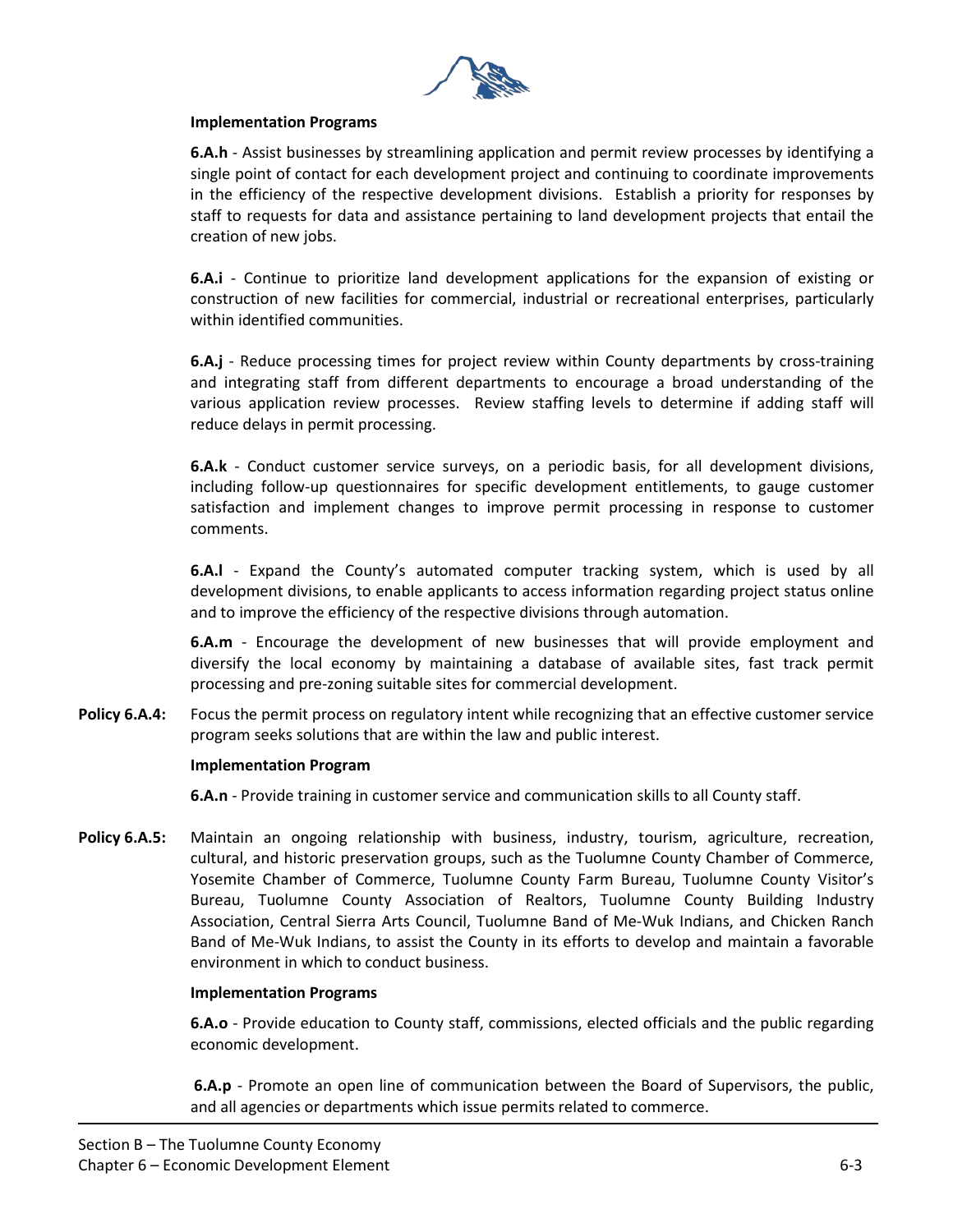

## **GOAL 6B:**

**Promote the improvement of the infrastructure, such as water and sewer lines, roads, power, railroads and airports, and communication facilities throughout the County to increase the marketability of the County for the retention, expansion, and attraction of business and industry.** 

## POLICIES & IMPLEMENTATION PROGRAMS

- **Policy 6.B.1:** Support a schedule of reasonable and justified mitigation fees for new development to pay its proportional share of the cost of expanding services and infrastructure.
- **Policy 6.B.2:** Actively work to maintain, improve and expand, where appropriate, the transportation system to facilitate economic development.

## **Implementation Program**

**6.B.a** - Work cooperatively with Caltrans and neighboring counties to improve regional transportation facilities by engaging in public dialogue through the Tuolumne County Transportation Council.

**Policy 6.B.3:** Support the efforts of the utility providers to maintain, improve, enhance reliability, and expand where appropriate their infrastructure and service within the County.

#### **Implementation Programs**

**6.B.b** - Continue to cooperate with utility companies in securing funding to improve utilities throughout Tuolumne County.

**6.B.c** - Support water and wastewater agencies in identifying areas zoned for commercial use that are lacking adequate infrastructure, support agency designs for infrastructure of adequate size and types to meet current and future business service needs and support the efforts of agencies that are filing grant applications to fund upgrades to water and wastewater facilities.

**Policy 6.B.4:** Support efforts to install state of the art communication facilities throughout Tuolumne County.

#### **Implementation Programs**

**6.B.d** - Support the efforts of communications companies to identify the key facilities and technology required to facilitate increasing business needs for communications services and to keep Tuolumne County competitive in attracting new businesses which depend on such services.

**6.B.e** - Actively work to improve the telecommunications infrastructure in the County in order to increase opportunities for telecommuting and facilitate economic development.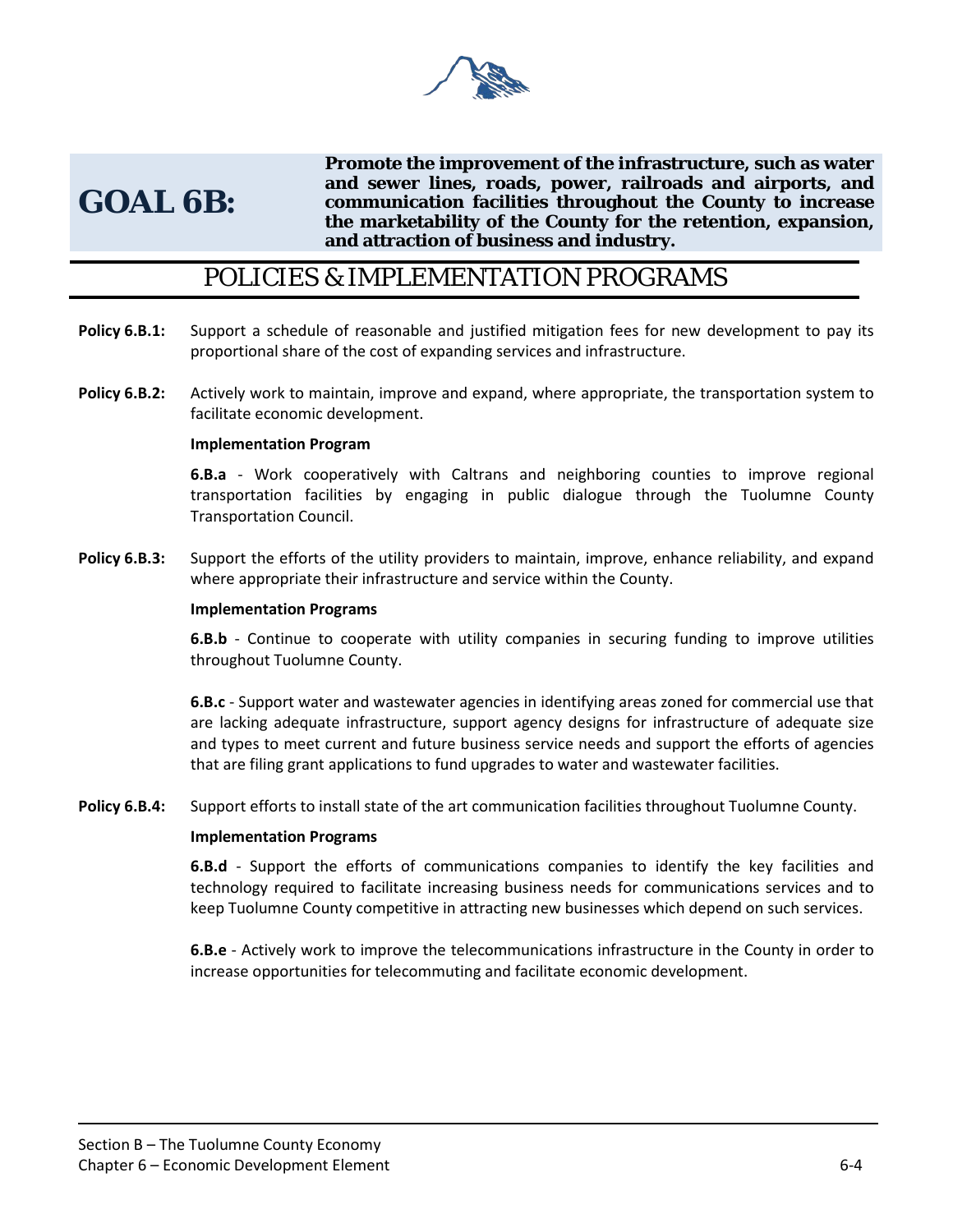

## **GOAL 6C: Identify financial sources which could be obtained for economic development purposes.**

## POLICIES & IMPLEMENTATION PROGRAMS

**Policy 6.C.1:** Provide financial support to the Tuolumne County Economic Development Authority's programs and activities.

## **Implementation Programs**

**6.C.a** - Support the continued provision of a countywide revolving loan fund, currently through the Community Development Block Grant (CDBG) program, to assist local businesses in expansion or retention activities.

**6.C.b** - Continue to allocate funds to the Tuolumne County Economic Development Authority and the Visitor's Bureau on an annual basis.

**6.C.c** - Support Tuolumne County Economic Development Authority's efforts to develop funding and technical assistance sources for local micro-enterprises.

## **GOAL 6D:**

**Promote the development of commercial, industrial, agricultural, and recreational facilities and tourism uses to provide jobs for County residents and diversify the local economy.** 

## POLICIES & IMPLEMENTATION PROGRAMS

**Policy 6.D.1:** Enhance and promote the position of Tuolumne County as a regional recreational center for the Central Valley and Bay Area regions.

#### **Implementation Programs**

**6.D.a** - Encourage and support private sector initiatives to develop recreational and touristoriented facilities.

**6.D.b** - Coordinate with the Tuolumne County Economic Development Authority, the Visitor's Bureau, and other organizations to include the County's recreation opportunities and tourism potential in their promotional activities.

Policy 6.D.2: Promote a diverse, countywide tourist industry that relates to the agricultural, historical, cultural, recreational, and natural attractions of the County.

#### **Implementation Programs**

**6.D.c** - Encourage the development of agritourism enterprises in the County.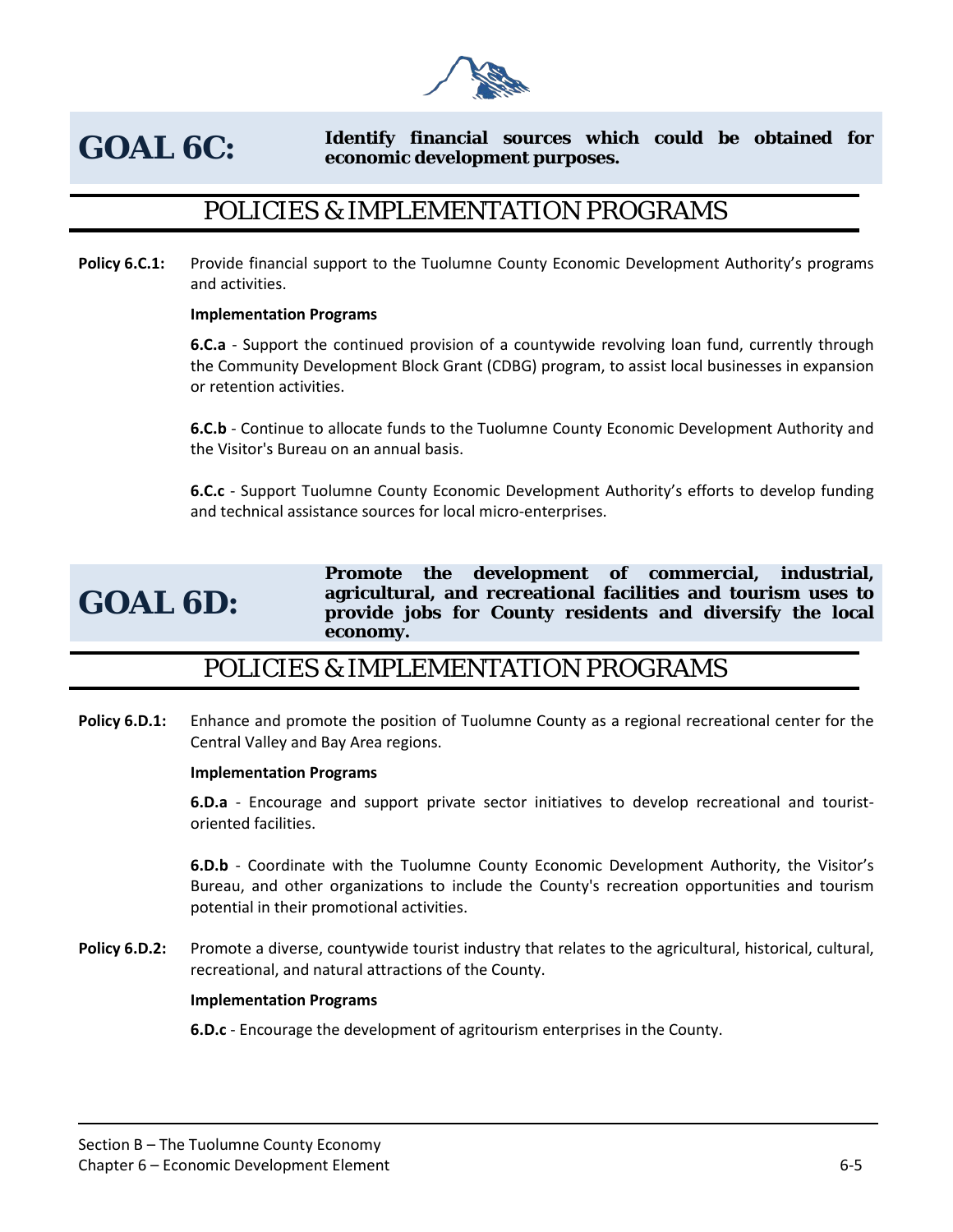

**6.D.d** - Promote heritage tourism by highlighting Tuolumne County's cultural resources through support for programs emphasizing the recognition and/or use of cultural resources for the enjoyment, education and recreational use of visitors to Tuolumne County.

**6.D.e** - Support a voluntary Historic Marker Program and preparation of a guide for walking, bicycling and driving tours describing the resources and locations of the resources included in the program. Guides should be distributed to the Visitor's Bureaus, the Chambers of Commerce, Lodging Associations, Columbia State Historic Park, Yosemite National Park, Railtown 1897, Tuolumne County Museum, Stanislaus National Forest and other similar organizations. Sites listed on the National Register of Historic Places, the California Register of Historical Resources or the Tuolumne County Register of Cultural Resources and located within an historic district or visible from a designated heritage corridor shall be recognized in the Historic Marker Program with a Marker to be mounted on the structure. Funding for the program is likely to be from donations and grants and may be a limiting factor; therefore, coordination with interested organizations and agencies is encouraged.

**Policy 6.D.3:** Encourage the expansion of the tourist industry by supporting new development that serves that industry.

## **Implementation Program**

**6.D.f** - Prepare a land use map identifying parcels near existing or anticipated population centers which are properly zoned and have a high potential for supporting proposed new recreational facilities, such as a covered swimming pool or roller skating rink. This information will be made available to the Tuolumne County Economic Development Authority, Chamber of Commerce and other appropriate agencies for informing private industry of the County's support for these new facilities. The information should be included in subsequent updates of the Tuolumne County Recreation Master Plan.

**Policy 6.D.4:** Address the needs of visitors and provide recreational opportunities which enhance business within the County's identified communities consistent with the goals and policies of the Economic Development Element of the General Plan.

#### **Implementation Program**

**6.D.g** - Prepare a brochure indicating the location of existing trails, recreation facilities, and destination points for distribution by the Tuolumne County Chamber of Commerce, Tuolumne County Visitor's Bureau, the County libraries, area lodging facilities, and other entities who contact residents and visitors.

- **Policy 6.D.5:** Enhance and promote the position of Tuolumne County as a regional trade center for the Central Sierra Nevada region.
- **Policy 6.D.6:** Identify areas within the County which will be appealing to, and capable of accommodating, the amount of industrial and other employment-generating development required to meet the County's needs over the planning horizon of this General Plan.

#### **Implementation Programs**

**6.D.h** - Continue efforts in determining the amount of land needed for commercial, industrial and recreational development to meet the County's needs during the planning horizon of this General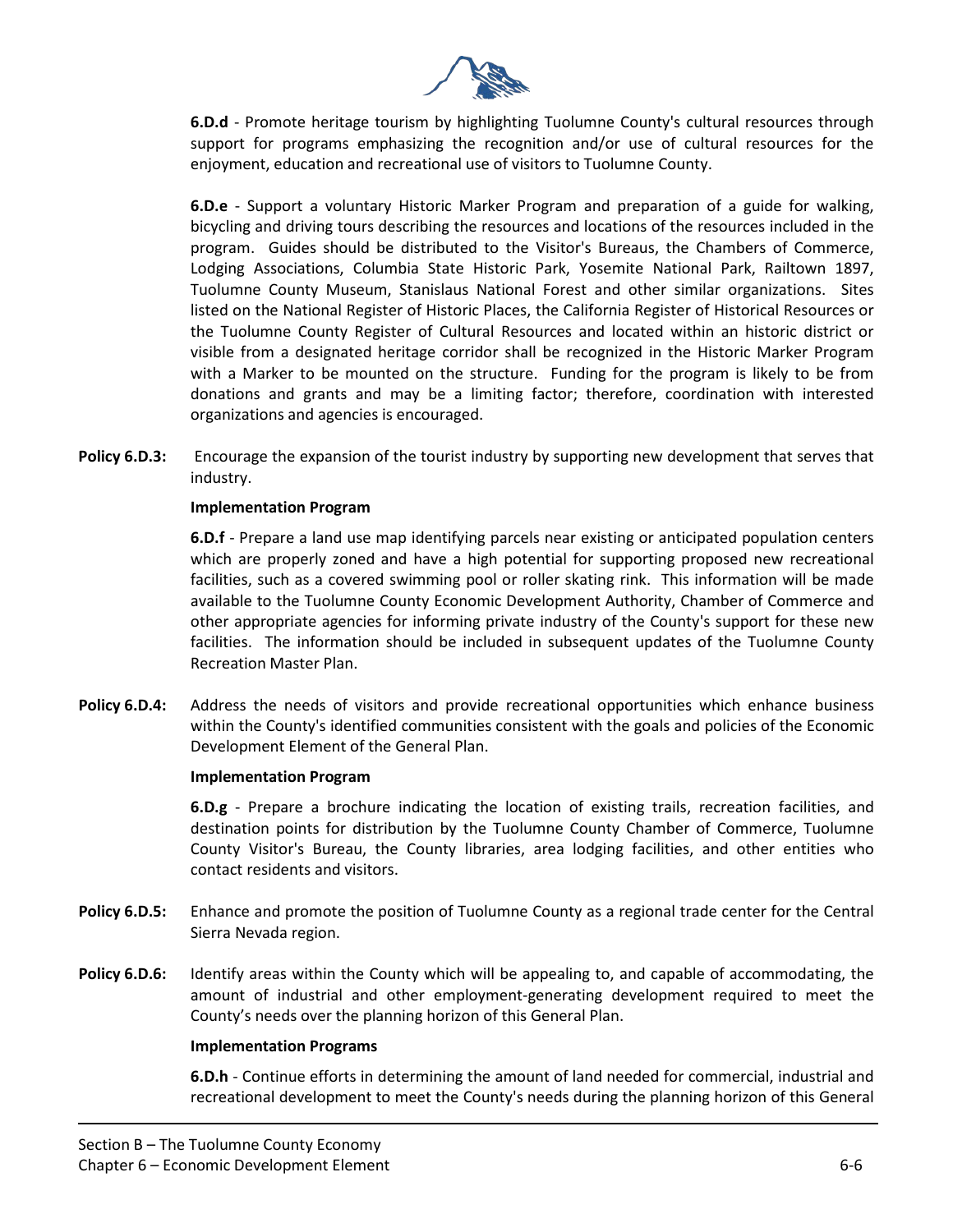

Plan and, utilizing the computerized database inventory of suitable land for such uses, designate the respective amounts of land needed for each use on the land use diagrams. Rezone the land in accordance with the land use designation to make it more available for development.

**6.D.i** - Maintain a database inventory of suitable sites in Tuolumne County for industrial, commercial, and recreational development based on land use designations, zoning, infrastructure availability, transportation, proximity to labor and market and other factors utilizing the County's computerized mapping system. This inventory will address ownership, zoning, infrastructure capacities and other site attributes and constraints.

**6.D.j** - In cooperation with the Tuolumne County Economic Development Authority, encourage the attraction of businesses and industries by maintaining a database of available sites and buildings, fast tracking permit processing and rezoning suitable sites to be consistent with their land use designations. Encourage the reuse of historic buildings for new businesses.

# **GOAL 6E:**

**Encourage the retention and expansion of existing businesses, attraction of new business and industry and assist in entrepreneurial programs to generate local employment opportunities, reduce retail leakage out of the county trade area and diversify the local economy, while maintaining its environmental and cultural integrity.** 

## POLICIES & IMPLEMENTATION PROGRAMS

**Policy 6.E.1:** Encourage small businesses, home occupations and cottage industries throughout the County.

## **Implementation Program**

**6.E.a** - Continue to allow home occupations and cottage industries within residential areas subject to specific criteria. Provide guidelines on home occupations to be included in the business startup packet. Include information on the criteria for determining whether or not a business qualifies as a home occupation.

**Policy 6.E.2:** Encourage local business organizations to provide programs that assist local start-up enterprises.

## **Implementation Programs**

**6.E.b** - Cooperate with the Tuolumne County Economic Development Authority in creating and updating a business inventory list to facilitate the tracking of new business starts and home based businesses which may need assistance and other small business support services. Additionally, the list could be utilized to update the inventory of manufacturing firms so the directory may be used to organize venture forums, bringing together similar businesses to discuss technologies, ideas and other opportunities.

**6.E.c** - Provide technical assistance to and participate in local seminars and workshops sponsored by local organizations, such as Chambers of Commerce or the Tuolumne County Economic Development Authority, to provide information to entrepreneurs on local government regulations; and, support the Tuolumne County Economic Development Authority's Small Business Development Center and its partnership with the Service Corps of Retired Executives (SCORE), and other business and educational organizations.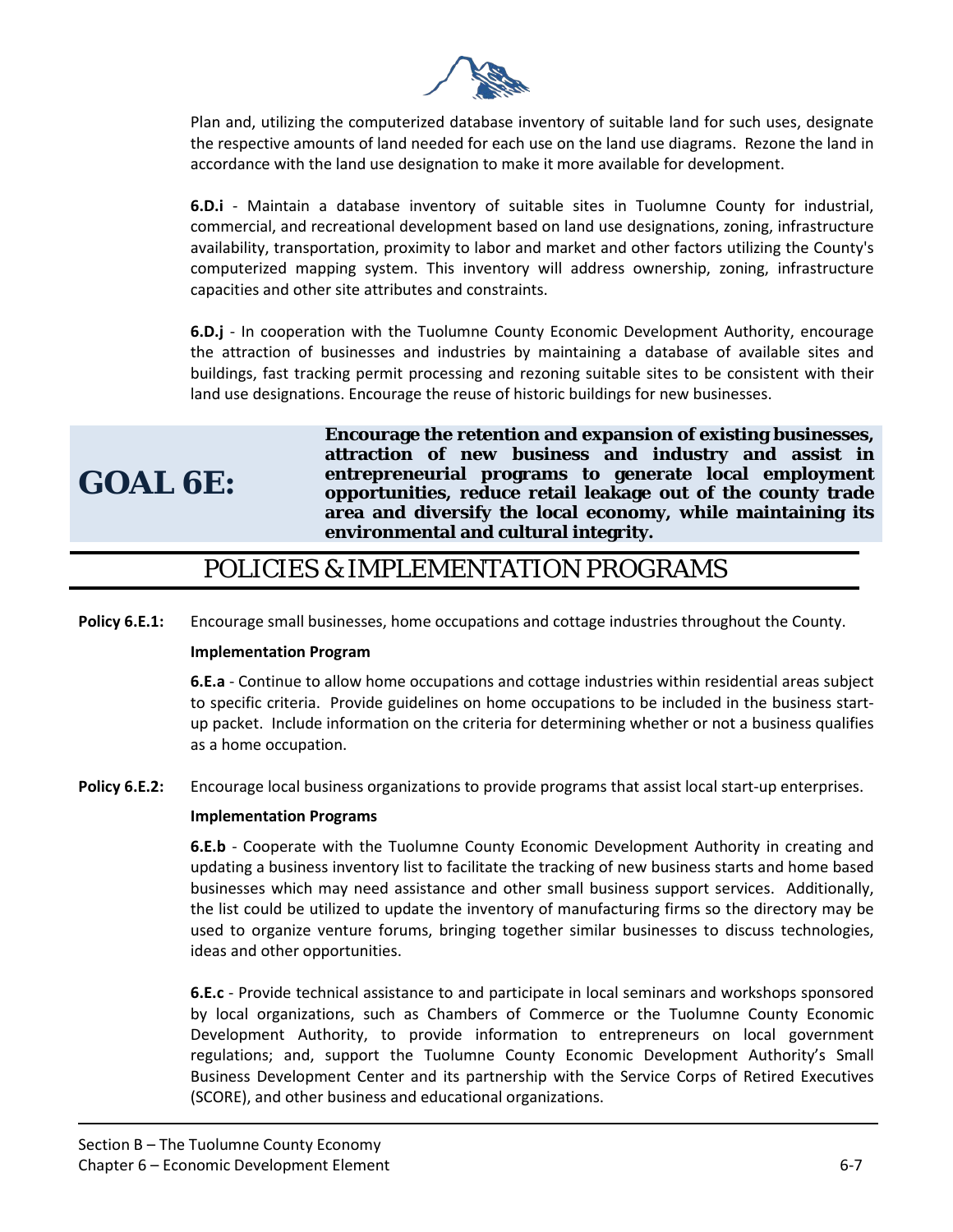

**Policy 6.E.3:** Encourage the retention and expansion of existing businesses.

## **Implementation Programs**

**6.E.d** - Actively support and cooperate with local economic development organizations, such as the Tuolumne County Economic Development Authority, in their efforts to retain and expand existing businesses, attract new business and industry, and encourage entrepreneurship in Tuolumne County.

**6.E.e** - Through the Tuolumne County Economic Development Authority, the Tuolumne County Chamber of Commerce, Yosemite Chamber of Commerce, and other business organizations, promote the concept of "doing business locally" and assist in the promotion of purchasing local goods and services.

**6.E.f** - Continue to incorporate language into County invitations to bid for goods and services indicating preference for local vendors and suppliers, other factors being equal; exercise such preference in selecting vendors and suppliers; develop a list, by type of goods and services, of local vendors for County acquisitions and purchases.

**6.E.g** - Encourage and support regional and local business recruitment efforts initiated by the Tuolumne County Economic Development Authority and other business organizations.

**Policy 6.E.4:** Encourage the development of business activities that are considered particularly well-suited to Tuolumne County.

#### **Implementation Programs**

**6.E.h** - Actively support and promote the film industry in Tuolumne County by initiating, coordinating and/or adopting programs to preserve the unique cultural resources and historic landscapes sought by the film industry.

**6.E.i** - Support the Tuolumne County Film Commission in consulting with film industry representatives to identify areas and resources in Tuolumne County considered most important to the film industry. Consider proposals to protect historic film areas and, when appropriate, support such proposals.

**6.E.j** - Continue to "fast-track" film permits through the permitting process in order to expedite movie, television, commercial and other cinematic or video productions.

**6.E.k** - Promote and support the film industry through such means as "fast-tracking" film permits and preserving natural and cultural resources that provide backdrops for filming.

**Policy 6.E.5:** Encourage development of alternative energy-producing facilities which conserve the County's natural resources.

## **Implementation Programs**

**6.E.l**- Support biomass energy facilities as an alternative to traditional forms of energy.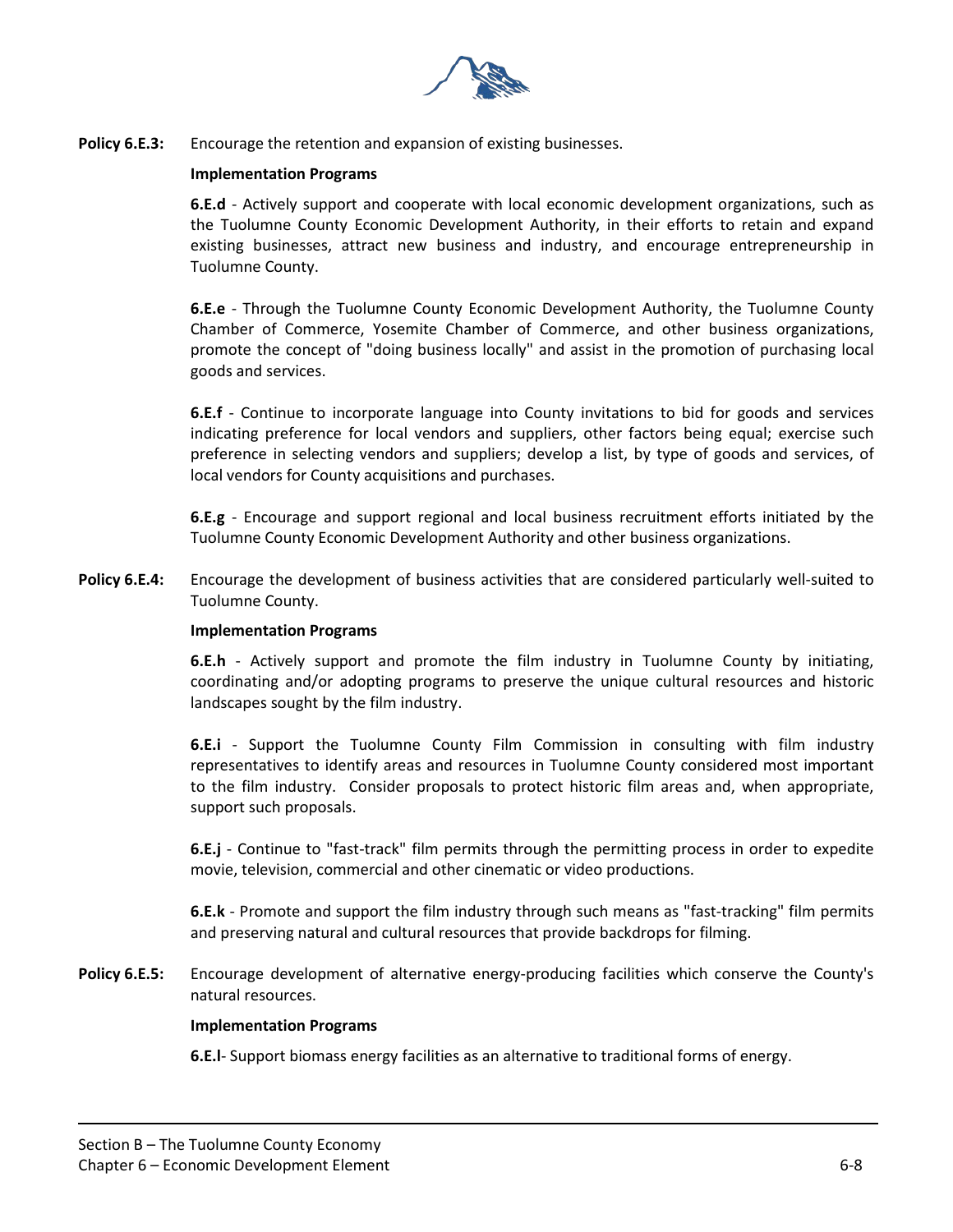

**6.E.m** - Plan development so as not to preclude the future utilization of significant energy producing minerals or water resources necessary for hydroelectric facilities.

**6.E.n** - Actively participate and be engaged in State and Federal water policy and Federal Energy Regulatory Commission relicensing of hydroelectric projects in the County.

**6.E.o** - Encourage land uses which maximize the efficient use of energy and facilitate the use of renewable energy resources in order to reduce dependence on imported and non-renewable energy supplies.

**6.E.p** - Expedite all permits under the County's jurisdiction which are necessary for the development of energy generating facilities using renewable resources and enterprises which are engaged in other types of energy conservation programs, such as biomass co-generation facilities, businesses which utilize recycled products and materials, and recycling facilities.

- **Policy 6.E.6:** Encourage the building of the local economy and its associated new commercial and industrial development in a manner which recognizes the importance to wisely conserve, utilize and promote the County's scenic beauty, natural and cultural resources, environmental setting and educational assets.
- **Policy 6.E.7:** Encourage improvement of the physical appearance of the County, while promoting retention of structures and other features which contribute to the County's character.

## **GOAL 6F: Link human resources development and services programs and agencies with economic development agencies.**

## POLICIES & IMPLEMENTATION PROGRAMS

**Policy 6.F.1:** Support the efforts of the Tuolumne County Economic Development Authority and other local organizations in providing education and employment placement programs to assist the entrepreneurial efficiency of existing retail and service businesses.

## **Implementation Programs**

**6.F.a** - Support the Tuolumne County Economic Development Authority, Columbia Community College, Mother Lode Job Training and other local, state and federal programs that provide job training, re-training, and career counseling in offering the type of training needed by employers.

**6.F.b** - Provide technical assistance and data to other local agencies and organizations that require such support to apply for job training and employment development grants and allocations.

**6.F.c** - Participate in the Mother Lode Job Training program, and the internship programs at Columbia Community College and Tuolumne County's high schools, by providing job training sites and programs in various County agencies.